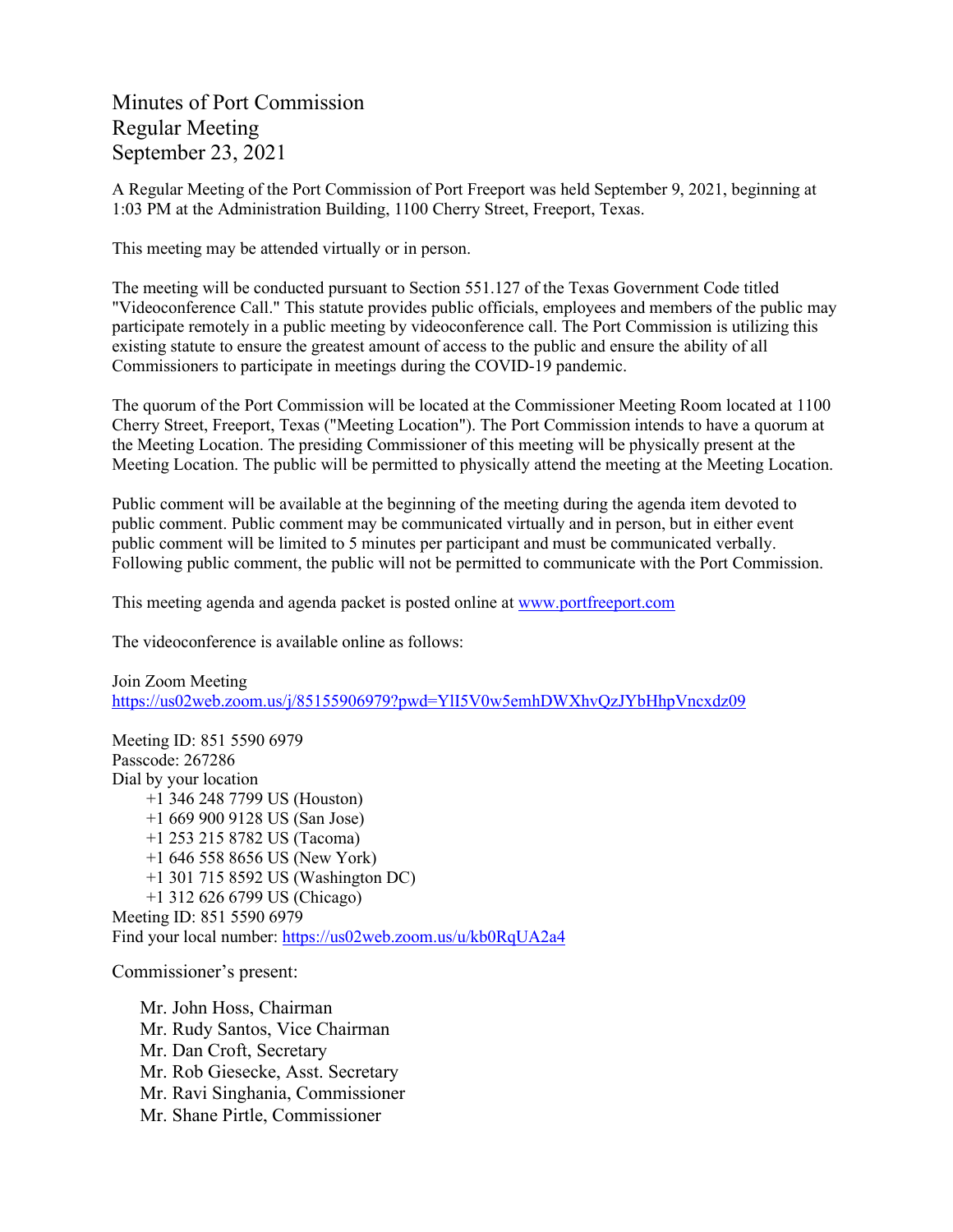Staff Members Present:

Mr. Jason Cordoba, Legal Counsel Ms. Phyllis Saathoff, Executive Director/CEO Mr. Rob Lowe, Director of Administration/CFO Mr. Al Durel, Director of Operations Mr. Jason Hull, Director of Engineering Mr. Chris Hogan, Director of Protective Services Mr. Jason Miura, Director of Business & Economic Development Ms. Missy Bevers, Executive Assistant Ms. Mary Campus, Controller Mr. Brandon Robertson, Network Systems Manager

Also, present:

Mr. Bobby Fuller, Texas Port Ministry Ms. Barbara Fratila Mr. Henry Chambless

- 1. CONVENE OPEN SESSION in accordance with Texas Government Code Section 551.001, et. seq., to review and consider the following:
- 2. Invocation Mr. Bobby Fuller, Texas Port Ministry
- 3. Pledge of Allegiance: U.S. Flag & Texas Flag
- 4. Roll Call All Commissioners were present.
- 5. Public Comment There were no public comments.
- 6. Approval of minutes from the Regular meeting held September 9, 2021.

A motion was made by Commissioner Santos to approve the minutes as presented. The motion was seconded by Commissioner Pirtle with all Commissioners present voting in favor of the motion.

7. Receive update from staff regarding Hurricane Nicholas.

Ms. Saathoff complimented the Port Freeport team and their efforts to always step up and appropriately prepare the Port to mitigate damage and in position to resume operations quickly and efficiently. Ms. Saathoff reported that gates 4 and 8 remained open throughout the event and the team was back out Tuesday assessing damages. The data center was down for a short time but corrected by mid-day Tuesday and power was restored to the Administration building Tuesday afternoon. Ms. Saathoff stated the biggest challenge was the damage to the transmission lines feeding into the substation in the Freeport area and affected the Freeport Harbor channel terminals. Critical infrastructures were powered by the back-up generators and ships began working on Thursday. CenterPoint restored power in the Port by Friday at 6:00 PM, and the cranes were re-energized to work the Chiquita vessel. Ms. Saathoff acknowledged Mr. Hogan for his coordination and communications with NWS, BC Emergency Management Team, state calls, supply chain calls and keeping everyone updated on the latest developments. Mr. Durel took the lead on the Freeport Harbor Channel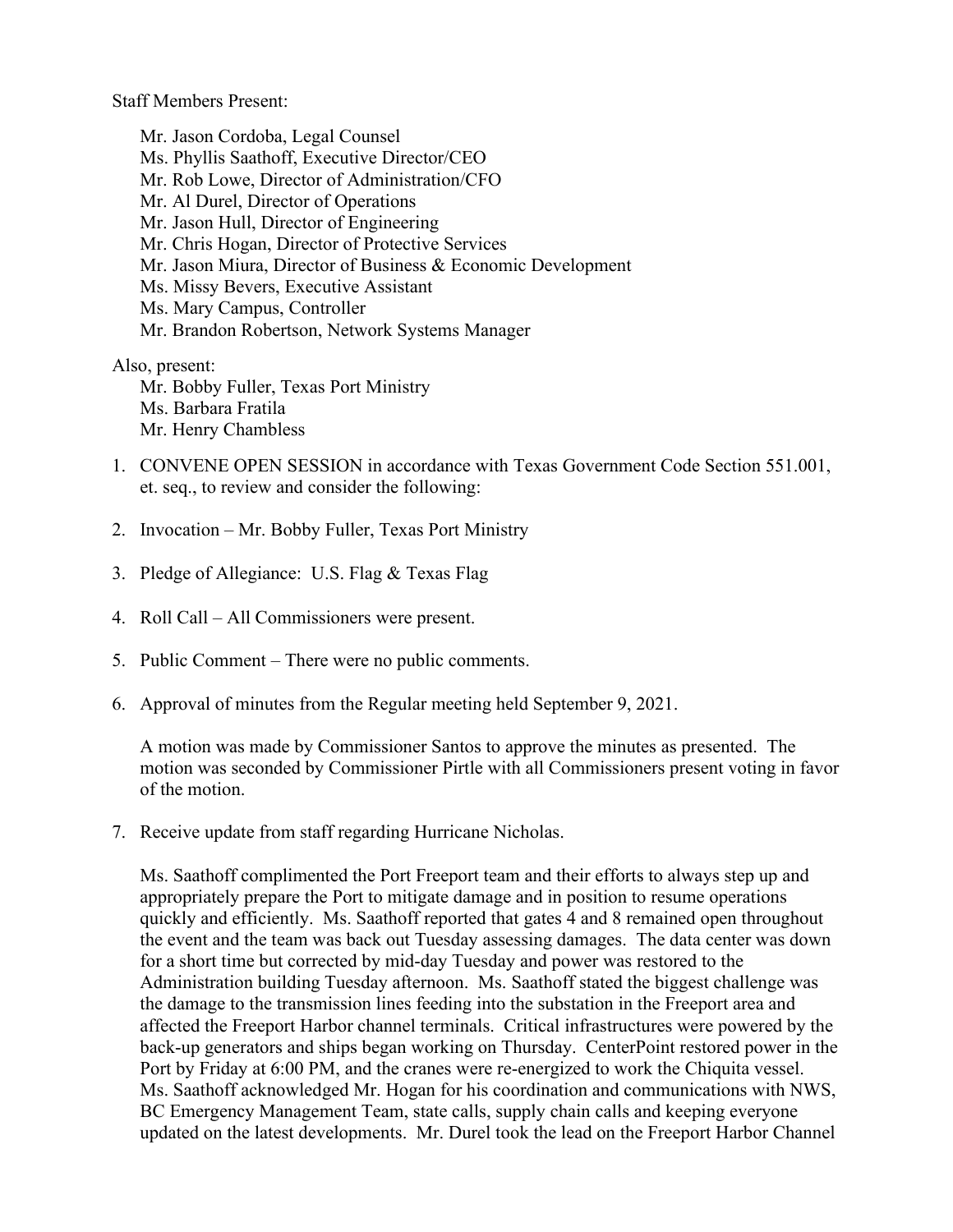with the Port Coordination Team and working with USCG, Corps, and Pilots to make sure all was coordinated with the channel. Mr. Hull was ready to assist from an engineering standpoint and Mr. Robertson on call and monitoring the IT side of things and on-site Tuesday morning early. Mr. Hull shared pictures of damages to port-owned property from the storm and broke down cost on the following emergency repairs and since they do fall under emergency repairs, competitive bids are not required.

Roll-up doors (4) on Chiquita building - \$43,100 (Diver Door)

All roof repairs - \$755,444 (SRA Roofing)

- \$443,716 (Chiquita canopy, Chiquita maintenance building, Transit Shed #1)
- \$311,728 (Riviana Roof Repairs)

Chain-link fence repairs - \$1,908 (Foster Fence) Total cost: \$800,452

Mr. Hull noted that Warehouse 2B is under lease by Riviana. The lease will be reviewed to determine if the Port is responsible for the repairs or Riviana. Mr. Durel shared photos of storm damage from port operations/tenant side including the transmission line Ms. Saathoff mentioned. He also shared photos of the areas where the backup generators and light towers were used throughout the port to continue operations. Mr. Hogan also gave a brief update regarding the railcar leak that occurred on the north side of Pine Street bridge the day after the storm and clarified it was not a Dow Chemical leak. Mrs. Saathoff noted that staff will debrief the events and report to the appropriate committees once all information is gathered.

8. Receive reports from Executive Staff on activities and matters related to COVID-19 health safety matters, administrative affairs, financial results, facility engineering matters, operations and vessel activity, port safety matters, port security matters, Port tenant updates, USCOE, and other related port affairs.

## A. Executive Director/CEO

Ms. Saathoff reported on the upcoming golf tournament scheduled for October 18 with 36 teams secured and the morning flight full. Sponsorships continue to come in with over \$60,00 committed to the event. Ms. Saathoff also reported on her current attendance at the National Waterways Conference in Baltimore.

## B. Chief Financial Officer

Mr. Lowe gave a presentation regarding the financial results for the month of August.

C. Director of Engineering

Mr. Hull reported that dredging is complete, subject to approval from the Corps who is currently surveying the area. He also shared pictures of the new windows that were installed in operations this week (not storm related) as well as photos of the ongoing earthwork needed to raise the grade to accommodate the new Ro/Ro ramp and dock, and current photos of the Berth 8 construction. Mr. Hull also reported that the bid opening for Reach 2 is September 27 at 2:00 pm and the sediment sampling of Reaches 1 and 4 should be ready to send to the EPA next month. EPA generally takes 60 days to review.

## D. Director of Operations

Mr. Durel reported on the vessel and cargo activity for the month of August stating the Port handled 47 vessels for the month and 99 vessels port wide. Total vessels handled this fiscal year is 491 (181 LNG and 310 Inner Harbor). In addition to coordinating events, Mr. Hogan continues to monitor the COVID situation. Mr. Quilty and Mr. Durel continue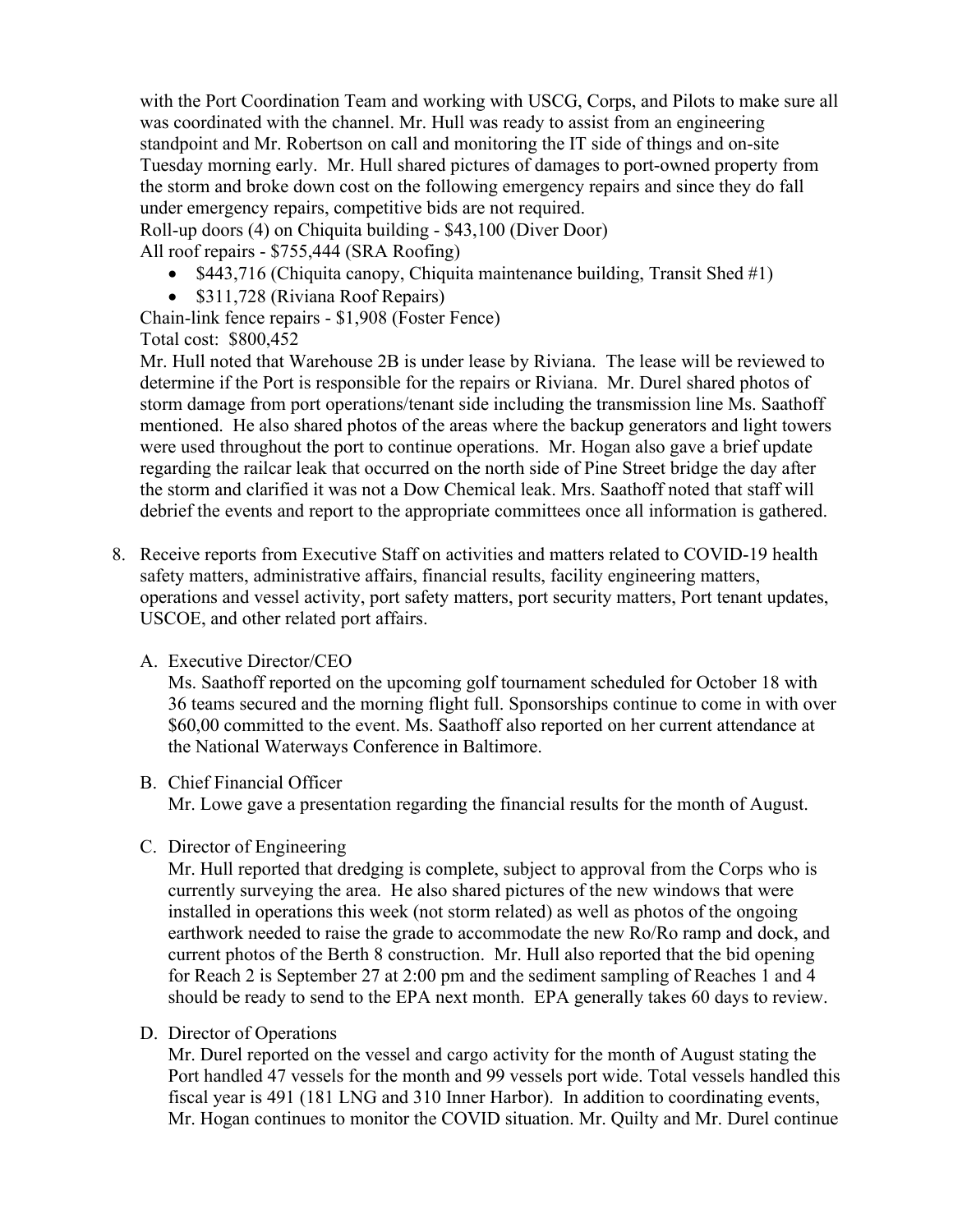to get more involved with ILA directly regarding safety. Ms. Saathoff noted the Port reached a milestone this month in moving 100,000 vehicle units through the port.

E. Director of Business & Economic Development

In addition to his written report, Mr. Miura stated the Breakbulk Americas Conference is scheduled for September 28-30 in Houston. Port Freeport will have a booth and will also host a Customer Appreciation Reception the evening of September 29. Mr. Miura also noted the Greater Houston Port Bureau Annual Maritime Dinner has been rescheduled for November 5.

- 9. Receive report from Commissioners on matters related to:
	- A. September 9 and 23 Finance Advisory Committee Commissioner Croft reported the committee discussed proposed tariff revisions which is on the agenda for approval. Today's meeting included discussion regarding details of a lease under negotiation.
	- B. September 9 OSS Advisory Committee Commissioner Pirtle reported the committee discussed the K9 contract which is on the agenda for approval.
	- C. Meetings and conferences attended, Port presentations and other related Port Commission matters.

Commissioner Croft reported participating virtually on the Brazoria County Economic Development Alliance meeting and will be attending a fundraiser for Southern Outdoor Dreams.

Commissioner Santos reported participating on a conference call with Senator Cornyn's office.

Commissioner Singhania reported attending Brazoria County Petrochemical Council meeting.

Commissioner Giesecke reported attending a fundraiser for VOW 22.

Commissioner Hoss also reported participating on the conference call with Senator Cornyn's office as well as a call with Stacey Brown at the Corps Headquarters Office.

At this time, Ms. Saathoff reported that she received confirmation that Austin Smithson (Senator Cruz) and Jason Fuller (Senator Cornyn) will be visiting the Port October 1.

10. Approval of financial reports presented for the period ending August 31, 2021.

A motion was made by Commissioner Santos to approve financials as presented. The motion was seconded by Commissioner Croft with all Commissioners present voting in favor of the motion.

11. Approval of proposed adjustments to Port Freeport Tariff No. 005.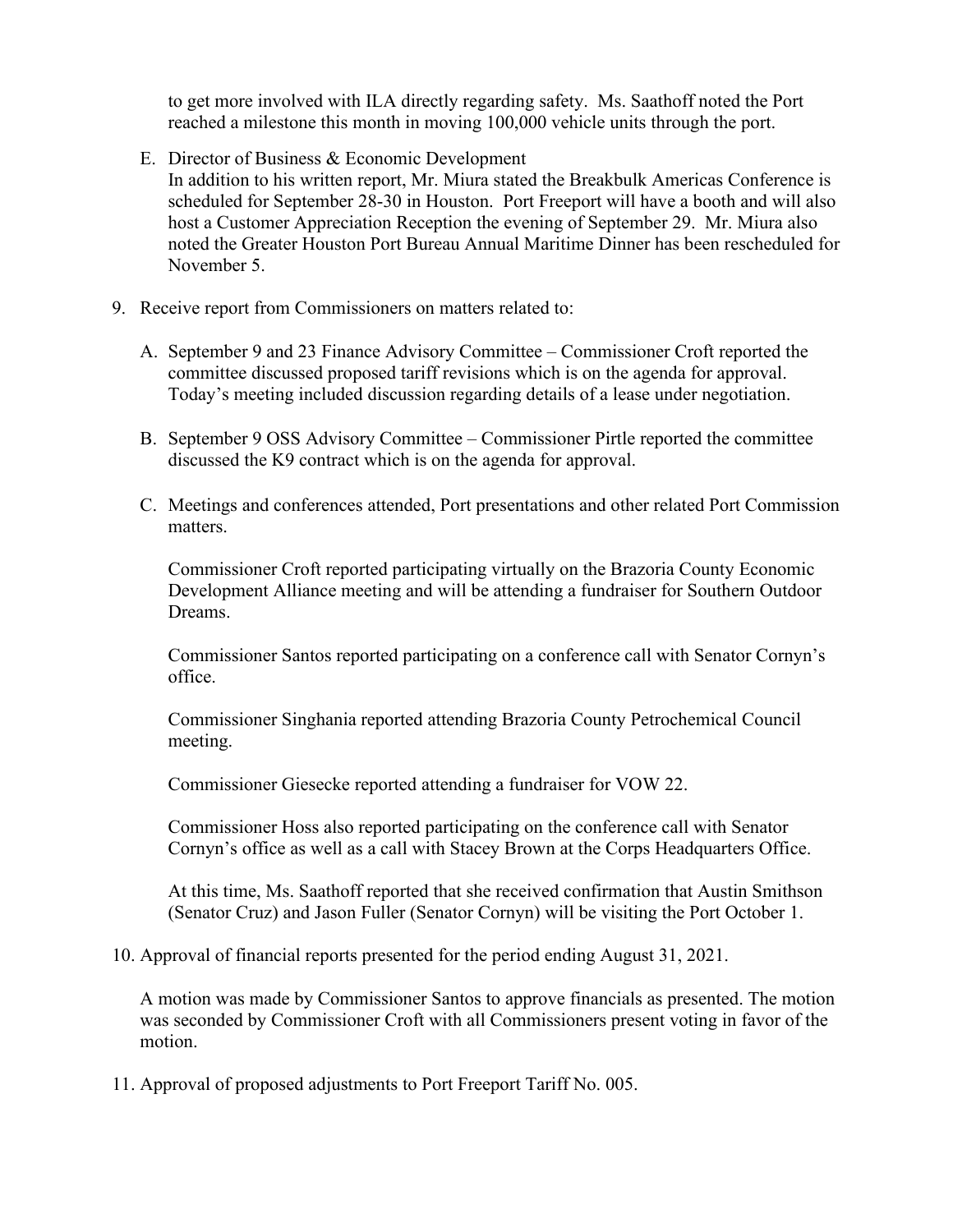Mr. Miura stated that staff recommends a 5% General Rate Adjustment to Port Freeport Tariff No. 005, with some rates being adjusted on a case-by-case basis. Staff also recommends streamlining parts of the tariff to remove some antiquated sections and some verbiage changes to improve clarity as outlined in the supporting documents. He shared a table of historical tariff adjustments compared to changes in the Consumer Price Index since 2015, noting the change in CPI is 15% while the Port is taking 10% total tariff adjustments. On July 13, the U.S. Bureau of Labor Statistics reported a 5.4% YOY increase in CPI for June 2021. Port Freeport is a member of the Gulf Seaports Marine Terminal Conference which suggests minimum rates for dockage, security on dockage and security on wharfage for member Ports. Mr. Miura stated the Port is recommending 5% increase on security and dockage rates and a 14% on bulk items. He also noted the Port is still behind the conference suggested rate but not exceeding the proposed 5% general rate increase. Commissioner Croft stated that staff met with the Finance Advisory Committee to review the proposed increase and considered it favorable. Mr. Miura also briefly went over the timeline in which staff presented the adjustment. Staff recommends a 5% general rate adjustment to Port Freeport Tariff No. 005 with some rates being adjusted on a case-by-case basis as presented in supporting documents. Staff recommends approval.

A motion was made by Commissioner Croft to approve the proposed adjustments to Port Freeport Tariff No. 005 as presented by staff. The motion was seconded by Commissioner Pirtle with all Commissioners present voting in favor of the motion.

At this time, Commissioner Hoss stated that Item #12 will be considered for approval after discussion in executive session under Section 551.076 Deliberation of Security Matters.

12. Approval of a contract to Covenant K9 Detection Services for security K9 contract services.

Mr. Hogan stated the Port published a request for proposals to provide K9 screening services for 65 on-site visits per month totaling 390 hours for 3 years beginning October 1, 2021 and running through September 30, 2024. Covenant K9 Detection Services and Worldwide Canine were the only proposals submitted. Worldwide Canine submitted a Class A security license however a Class C license is required by the State. Covenant met all requirements of the proposal. Mr. Hogan stated that since Worldwide did not meet the license requirements and Covenant has proven to be a good partner over last three years, staff recommends awarding a 3-year contract to Covenant K9 Detection Services totaling \$234,000. Commissioner Pirtle clarified the 65 visits is per year, not per month.

A motion was made by Commissioner Pirtle to approve the contract as presented by staff. The motion was seconded by Commissioner Santos with all Commissioners present voting in favor of the motion.

- 13. EXECUTIVE SESSION in accordance with Subchapter D of the Open Meetings Act, Texas Government Code Section 551.001, et. seq., to review and consider the following:
	- A. Under authority of Section 551.071 (Consultation with Attorney) for discussion regarding:
		- 1. Consultation with attorney to discuss potential litigation.
		- 2. Consultation with attorney to discuss pending litigation.